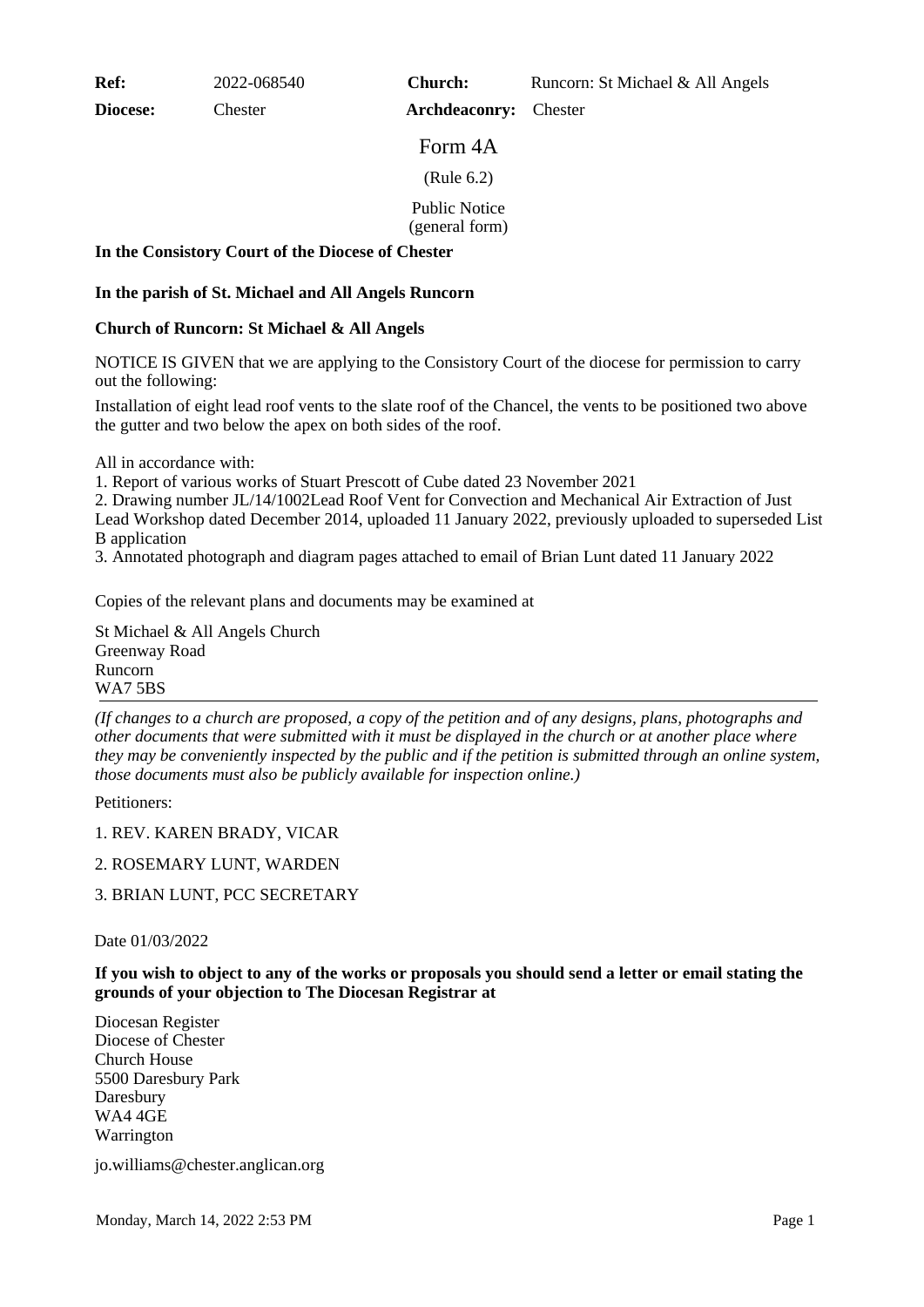**so that your letter reaches the registrar not later than 31/03/2022. A letter of objection must include your name and address and state whether you live in the parish and/or your name is entered on the church electoral roll of the parish or any other basis on which you have an interest in the matter.**